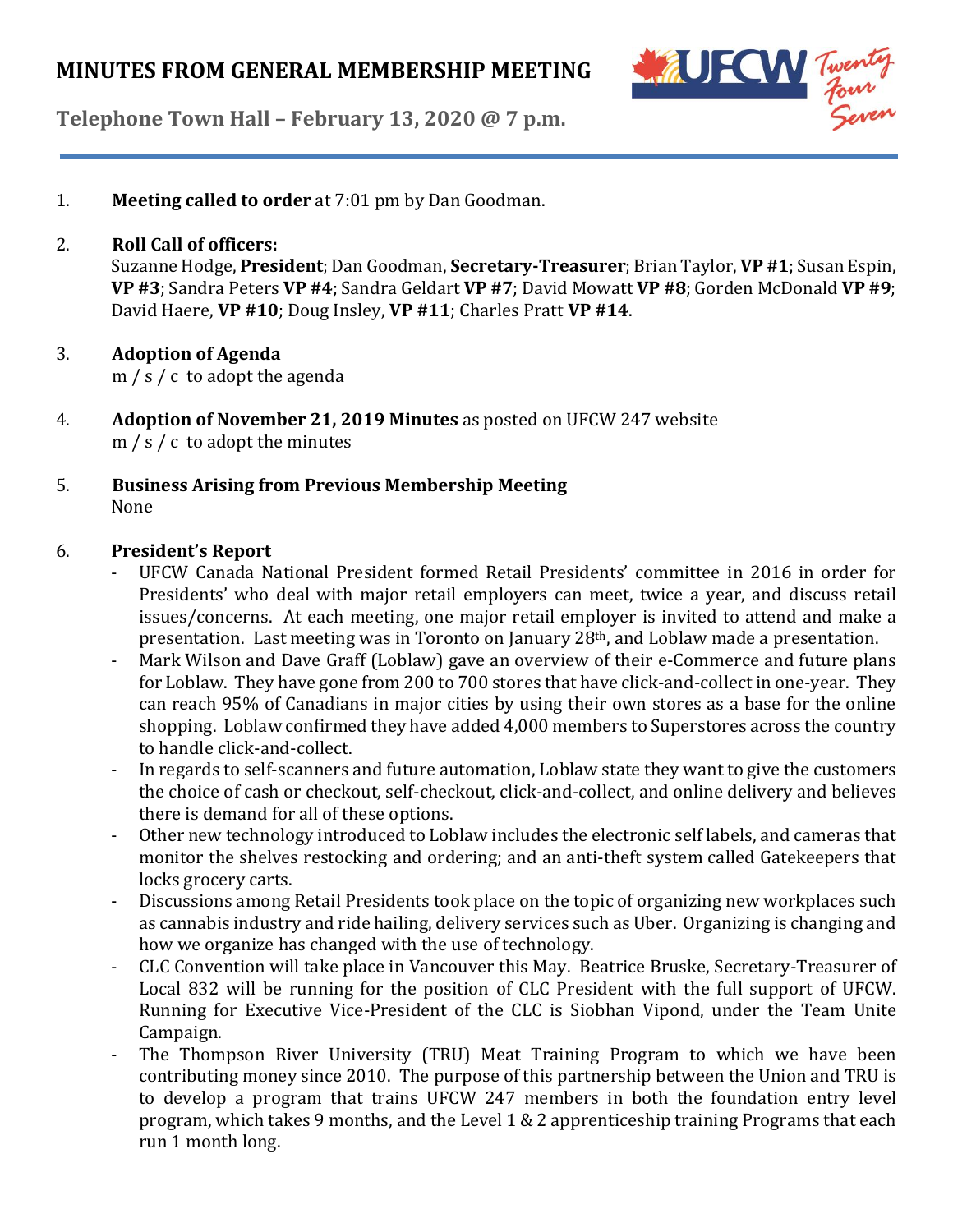The award is to be used exclusively to support UFCW 247 members while taking the meat cutting program training. Funding is intended to assistin tuition and living costs as most students travel from the Lower Mainland with a small percentage coming from the Interior and Kootenay Regions. Students who entered the nine month program received \$12,000; and Apprenticeship students entering in the one month program received \$2,500. To date, we've had 16 members complete the nine month program and 45 members completed the one month program.

m / s / c to adopt the President's report as read

## 7. **Secretary-Treasurer's Report**

- Since December, Sobeys has reached out and suggested a day of mediation which we agreed to that will take place next week on Feb. 18th with mediator Wayne Moore. We had a conference call with our Committee to inform them and a follow-up meeting with the Company to try and develop an agreed upon overview of where we are at and a bit of history so we don't waste time having to bring the mediator up to speed. The ball is in the Employer's court as we raised some issues at the end of last bargaining session concerning buyouts and bought hours and the Company requested time to review. This is non-binding process so the mediator cannot force either side to do anything.
- Local 1518 is scheduled to have some mediated talks with Sobeys at the beginning of March on some of the items still outstanding from the award. Main issue seems to be how does the timeline work on determining if the store is profitable and how it would return to being classified as a A-store under the award.
- On February 8, we held a vote of FG Deli members to join the UFCW National Defence Fund. The members voted, by 82%, on joining at the \$2 contribution rate which would provide them with an additional \$200/week should there be a labour dispute.
- Charles & Eric met with representatives from Loblaw to talk about ongoing issues at the South Surrey Warehouse. This is the facility that was previously managed by Versacold for Loblaw and a couple of years ago the Company decided not to renew the contract and brough the work in-house. At that time, Eric & Dean negotiated an agreement to transition them into the RCSS-Western Grocers CBA. Since then, we believe they have fallen behind in the market on the start & top rates in the scales. Since then we believe that they have fallen behind in the market on the start and top rates int eh scales. Near the end of 2019, the Company told us they wanted to do a market comparison and asked to meet early in 2020 which prompted last week's meeting. They acknowledged the gap in the scales but also raised the other two warehouses in that they felt it would be counter-productive to make changes at one warehouse but no look at the other ones.
- Also with Loblaw, Local 1006A recently ratified an extension to their Superstore agreement in Ontario. The Company had approached them about opening discussions on an extension to their agreement as they had a looming arbitration case on application of the minimum wage in Ontario. The parties met and agreed to a 3-year extension which contained a number of changes. Our understanding is that the two sides agreed to a number of new processes regarding scheduling such as members having the opportunity to be cross trained in a second department, access additional hours on a weekly basis in another department, work in more than one store. The Company wants to expand on the current app on scheduling. We've been told that many of these changes have not gone live and some may not be fully functional until 2021. We have not been approached by the Company nor has any other Local in the West with similar expiration dates.
- The Company is also meeting with Local 175 to see if there's an interest with them as well and they were in talks last week.
- Also with Loblaw, the Shift Pick Up (call Ins) program is launching March 9, barring any unforeseen issues. The Company describes it as a new system for advising all colleagues at the same time of a call-in shift that is available. It goes out as a "push" in one motion and every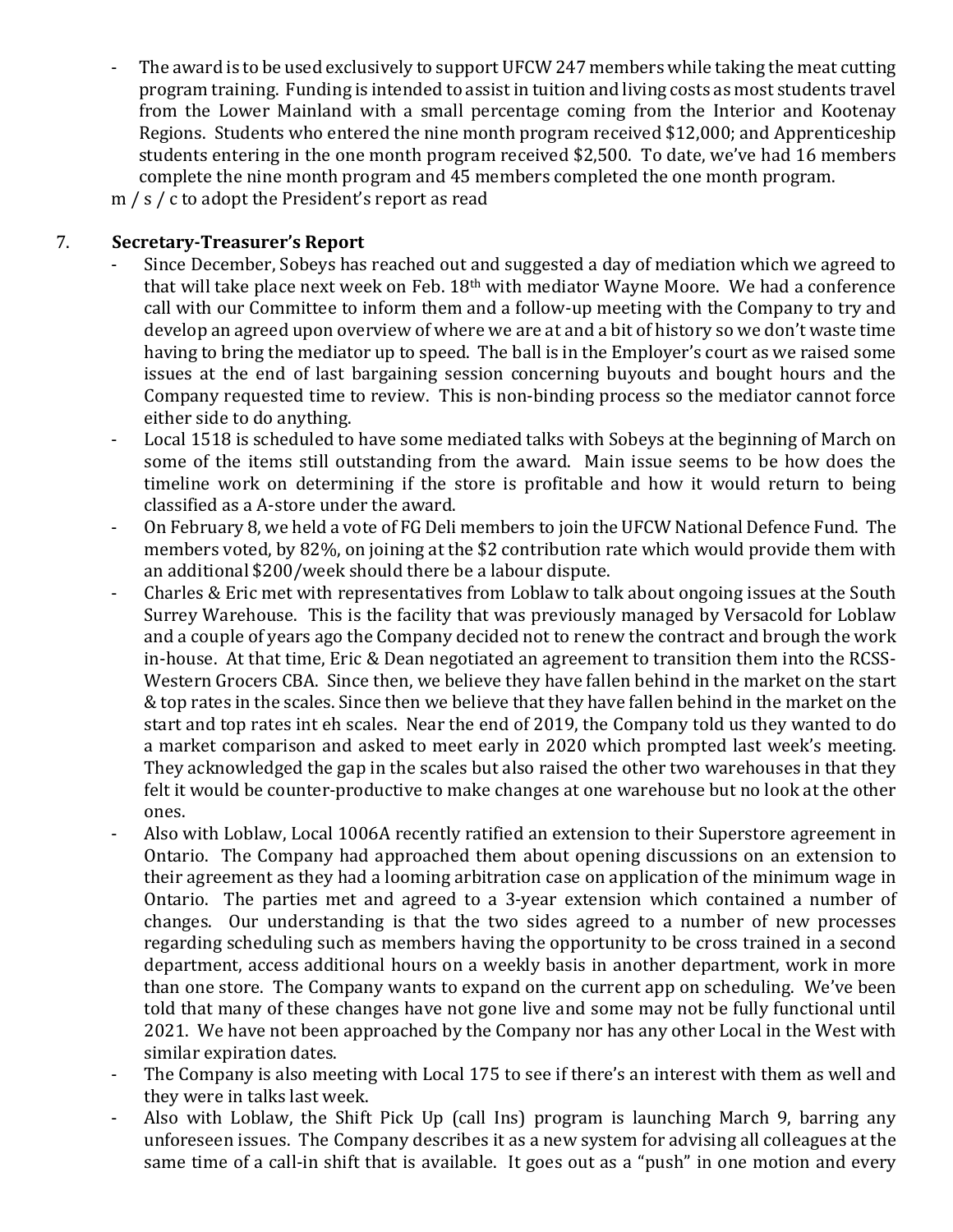colleague receives either an automated text, phone call or both, depending on what they elect, as they control this through their own Workday account. The colleague controls it, and there is no limits or restrictions to the amount of times a colleague may "opt in or out". Colleagues will be made aware of this in advance of the implementation.

- Once the push goes out, the Supervisor will determine shortly thereafter who receives the shift via the requirements of the CBA and who in fact makes contact/responds affirmatively to the "push". Once the decision has been made by the Supervisor as to who gets the shift, all colleagues will be advised through the automated "push" system.

*A few questions that have been raised regarding this…*

- *- How much of an interlude between the "push" and the decision? It will not be that the first person to respond getsthe shift asthe Supervisor will allow sufficient* time to pass from the "push" to their decision to ensure that as many colleagues as possible have *the opportunity to respond. The ultimate decision will be in accordance with the requirements of the CBA and who in fact replied "Yes" to the shift offering.*
- *- What about colleagues that do not want to be notified (going on vacation/LOA, not interested in extra shifts, etc.)*

*The system allows them to "opt out" so that they do not receive any notifications at all. They can adjust/change this at any time and as often as they wish simply by going into their own personal Workday account and making the change.*

- Marv Funk, who is in the UFCW Canada Education Department, will be teaching the collective bargaining webinar to the BC Tree Fruit bargaining committee. Marv presented it to our FG Deli committee and the feedback was very positive.

m / s /c to adopt the Secretary-Treasurer's report as read.

# 8. **Bargaining Report**

- Fresh St Market in Surrey ratified a new collective agreement on December 5, 2019. Members were very happy with the new scales and the reduction in the number of hours needed to reach top rate for all employees. In addition, many benefits were added for part-time employees such as dental, chiro, physio & drug prescription card.
- YIG in Langley ratified a recommended deal on February  $10<sup>th</sup>$ . The scales are protected in the future for any increases to the minimum wage rates and all of the qualifiers for receiving benefits were reduced by 2 years for each category.
- We continued bargaining February 7th with Stong's Market North Woods and we were not able to reach a recommended settlement. AS a result, we have jointly applied for mediation with Local 1518, which will commence on March 19 & 20.
- Negotiations started this week with Centennial Foods in Richmond and future dates to continue bargaining will be agreed to later this week.
- Bargaining will begin for Extra Foods Quesnel the week of February 24<sup>th</sup>.
- Bargaining will begin the week of March 10<sup>th</sup> for Extra Foods Grand Forks.
- The 9 Real Canadian Wholesale Club in BC will commence bargaining on April 20<sup>th</sup>.
- No Frills located in Salmon Arm, Fort St. John, Invermere, Vancouver (on Hastings Street), and in Port Coquitlam have contracts that are up for renewal and we are waiting on dates to be confirmed from the Company to commence bargaining.

# 9. **Education & Training Report**

- Free on-line education platform WebcampusPlus is currently offering over 60 courses to all members and their families. New in 2020 is that all courses are now available everyday of the year, meaning that there are not start or end dates.
- New session of in-person courses at the Training Centre in New Westminster started January 21<sup>st</sup>. All courses are free, however some require a small fee for manuals, supplies or certification.